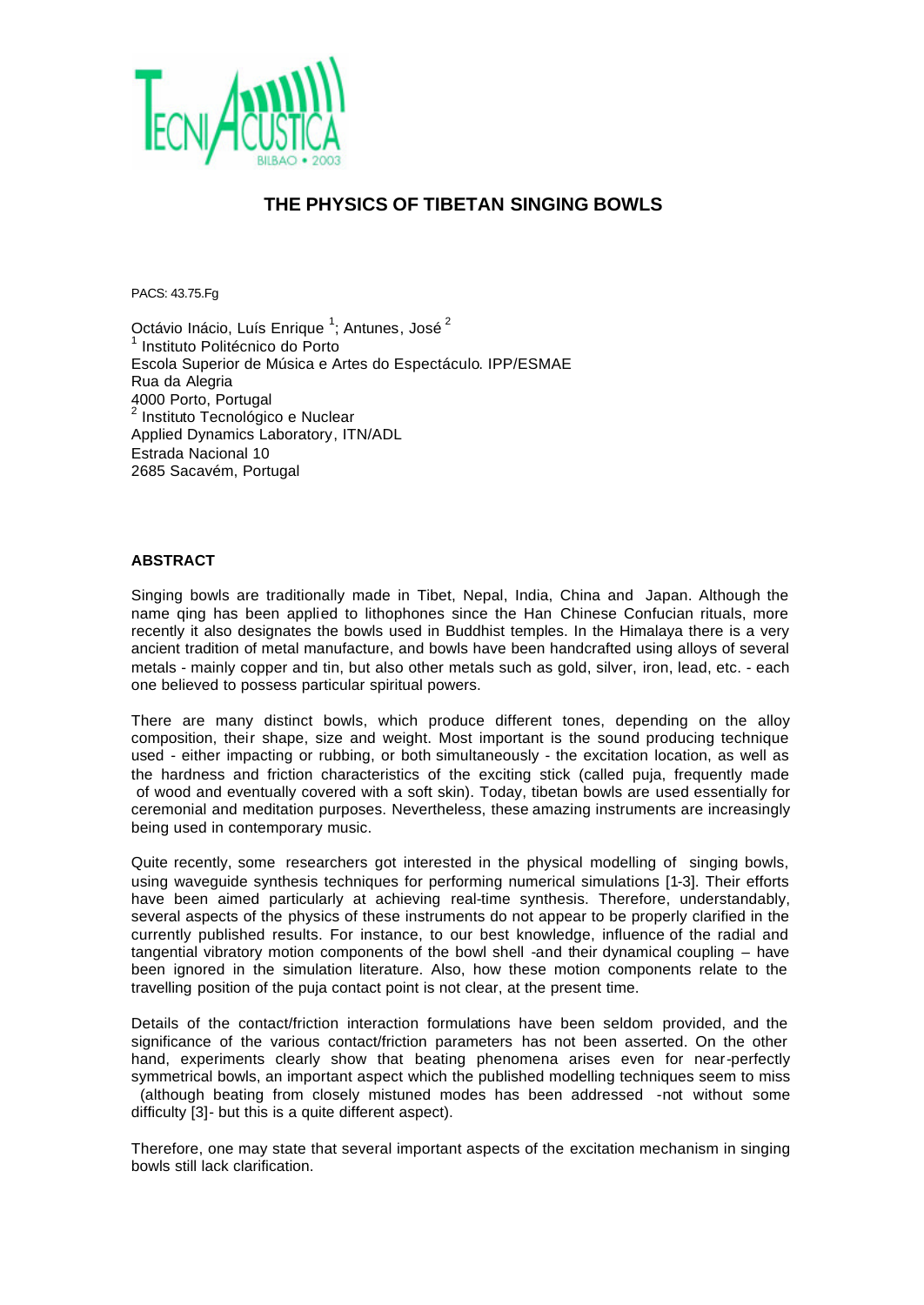In this paper, we extend to the axisymmetrical tibetan bowls our basic techniques of physical modelling, already successfully used in previous papers concerning plucked and bowed strings [4-7] as well as impacted and bowed bars [7-10]. Our approach is based on a modal representation of the unconstrained system - here consisting on two orthogonal families of modes of similar frequencies and shapes. The first modeshapes have significant radial and tangential components, which are prone to be excited by the normal and frictional contact forces between the bowl and the travelling puja. Normal and tangential interaction forces are projected on the modal basis and a time-step integration of the modal differential equations is performed using an explicit algorithm. Then the physical motions at the contact location (and any other selected points) are obtained by modal superposition, from which the interaction forces can be computed, and the integration proceeds. Details on the specificities of the contact and frictional formulations used in our simulations are given in the paper.

 An experimental modal identification has been performed for three different tibetan bowls, the main results of which are supplied. Then, we produce an extensive series of nonlinear numerical simulations, for both impacted and rubbed bowls. We show the influence of the contact/friction parameters on the produced sounds. Concerning the excitation of singing bowls, it becomes clear that - for suitable friction parameters, and for adequate ranges of the normal contact force Fn and tangential rubbing velocity Vt of the puja - an instability of the second shell mode (e.g., the first "elastic" mode, with 4 azimuthal nodes) arises, with an exponential increase of the vibration amplitude until saturation by nonlinear effects is reached. Our computations show that, concomitantly, the unstable mode also spins at the angular velocity of the puja  $Wp = Vt / R$  (where R is the bowl radius).

When the self-excited motion settles-in, the bowl/exciter travelling contact point lays in a node of the radial component of the rotating unstable mode, which corresponds to an anti-node of the tangential component. As a consequence, for the listener (or any fixed transducer), the singing bowl behaves as a rotating quadropole, with spinning velocity Wp. Because Wp is always much smaller than the frequency of the unstable ("singing") mode, the sound will be perceived as beating phenomena (at four tmes the Wp frequency) - even for a perfectly symmetric bowl. The envelopes of the beating normal and tangential motion components are out-of-phase. However, for a perfectly symmetric bowl, no beating at all is observed at the moving excitation point.

As for bowed strings and bowed bars, the effectiveness of the self-excitation mechanism increases when the static and dynamic friction coefficients are further apart. Concerning the influence of the normal contact force and tangential velocity of the exciter, we show that - for given friction parameters - only specific ranges of Fn and Vt lead to steady self-excited responses. Interestingly, the transient durations increase with Vt and decrease at higher values of Fn. On the other hand, the motion amplitudes of self-excited regime increase almost linearly with Vt, but are almost independent of Fn. Because of the intimate coupling between the radial and tangential shell motions, the effective bowl/puja contact force is not constant, but also oscillates. Indeed, when the tangential velocity increases beyond some limit value, the normal vibration amplitude becomes high enough for the contact between the bowl and the puja to disrupt in an intermittent manner, and the system starts to "ring" due to chaotic impact/friction chattering (an effect well known to every bowl player, but which we have not yet seen documented in simulation results). Because this limit velocity increases with Fn (and also because transients become shorter), it appears that - within a reasonable range – higher contact forces enable an easier control of the bowl playing. We conclude with an illustration of the dynamical behaviour of impacted and rubbed bowls when they have less-than-perfect shapes - a very common occurrence – for which slight differences in the frequencies of orthogonal mode pairs arise, leading to a different kind of beating phenomena.

From our computations, sounds and animations have been produced. Many aspects of the bowl responses highlighted in our simulations have been observed in preliminary qualitative experiments. As a concluding note, the computational methods presented in this paper can be easily adapted for the dynamical simulation of glass harmonicas, by simply changing the modes of the computed system, as well as the contact and friction parameters.